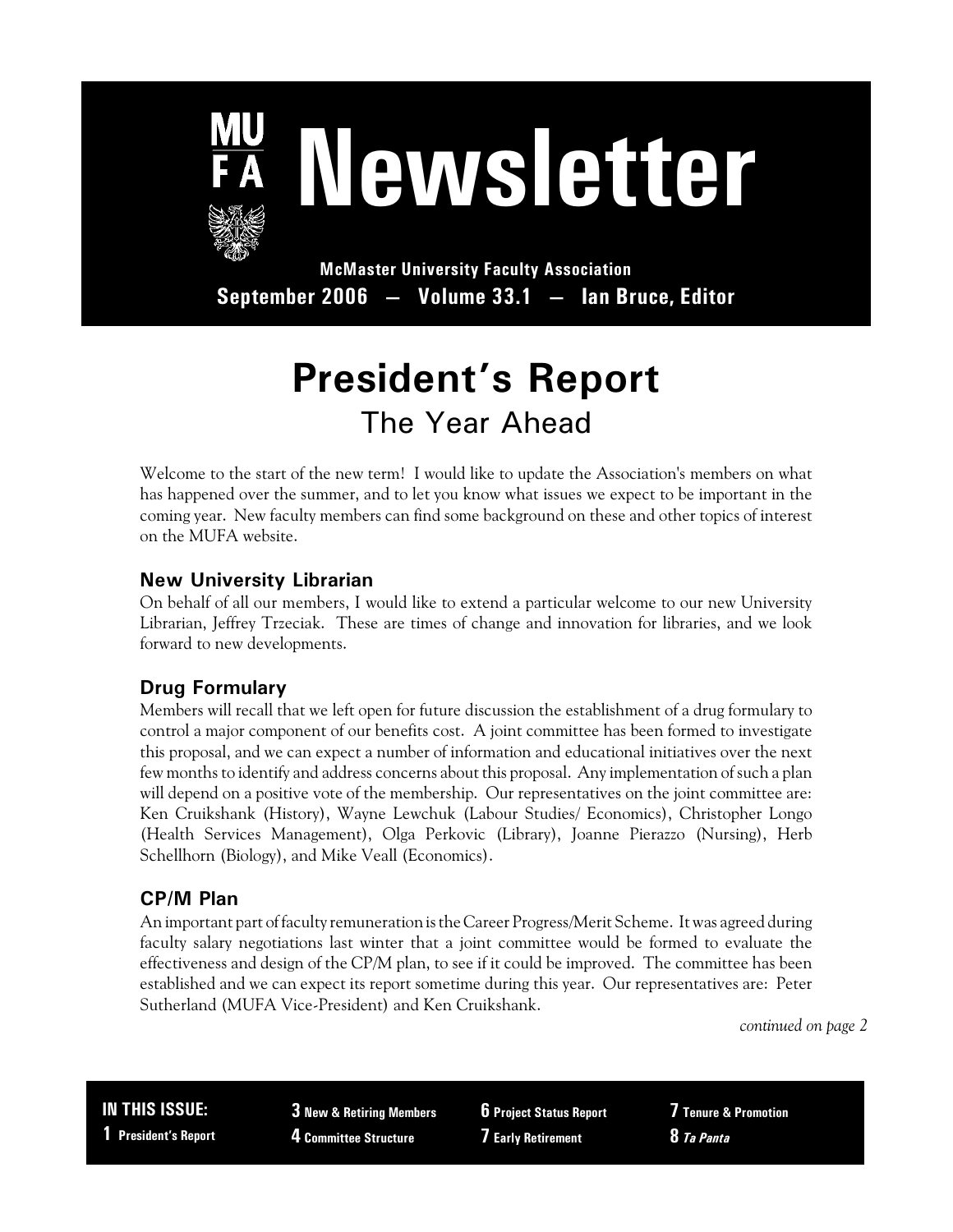# **President's Report** (*continued from p. 1)*

## **Long Term CLAs (Teaching Professors)**

The Senate/Faculty Association Committee consisting of Fred L. Hall, Marilyn Parsons, Lorraine Allan and David Shore has been working over the summer on alterations to the Tenure and Promotions document. In the first meeting of the Executive committee on September 12, 2006 we discussed the current proposals, and made some suggestions for changes. Two issues still under discussion are (i) the conditions for possible termination of 'teaching-track' appointments, and (ii) the future ratio of teachingtrack to regular tenure-track appointments at McMaster. The final version must be approved by our Executive and the Senate Committee on Appointments before going to Senate.

#### **Elimination of Mandatory Retirement**

We recently received a report on the implications for our benefits and pension when mandatory retirement is eliminated on December 12, 2006. Note that at McMaster, those faculty who turn 65 on or after July 1, 2006 will not have to retire. The Executive found a number of areas of concern in the draft proposals, and these items will be negotiated in the Joint Committee. There is also a draft policy under development on reduced workloads before retirement, which may be of interest to some faculty members as a transition from full-time service to retirement.

## **Pregnancy/Parental Leave Policy for Faculty and Librarians**

The policy on pregnancy and parental leave has been completely rewritten, and the result looks clearer and more inclusive than before. The Executive has just approved what should be close to the final version, so we can expect this to be finished fairly soon.

## **Parking Fees**

An uproar was created on campus when the new parking levy was announced for the construction of the parking garage under the new stadium. Many members felt that it was unfair to charge every parking space user for future parking they might never use. Questions have been raised about consultation prior to this decision, and we plan to discuss this general principle in the Joint Committee.

## **Campus Project Status Reports**

Members can nowfind details of all currently approved campus construction projects on the MUFA website and in the *Newsletter* (see p. 6 below). These reports are the project status reports received by the University Planning Committee, so should provide a timely and accurate picture of all such projects from the beginning to final completion.

## **University Budget Crisis**

Our President, Peter George, described current "Budget Challenges" in his July newsletter, and urged everyone to become involved in finding solutions to our financial problems. The Executive plans to become involved in this issue, at least at the level of making a serious attempt to understand the scope of the problem. We would also like to promote an informed discussion between the Administration and our membership, since finances have a direct impact on academic quality of life in every area of our activities. If difficult choices must be made, then the whole University community must be fully consulted. I would suggest that there is something wrong with a budget model for McMaster that reports an operating surplus year after year in our audited financial statements, but shows most if not all Faculty budgets in deficit.

## **McMaster's Reputation**

We heard about the recent decision by McMaster to withdraw from the *Maclean's* well-publicized annual survey of universities across Canada. McMaster is not the only university to make this decision, and perhaps the data collected by *Maclean's* is flawed, incomplete or unfair to McMaster in some respect. Fairly or unfairly, McMaster's ratings have been steadily going down for a number of years, and it is tempting to blame the survey. On the other hand, some of the specific indicators where McMaster has declining scores (e.g. large class sizes, average grades of entering students) do seem to point out areas of real concern which we should not dismiss.

## **McMaster's Growth**

Your Association is concerned that the Senate has not formally voted on and endorsed the current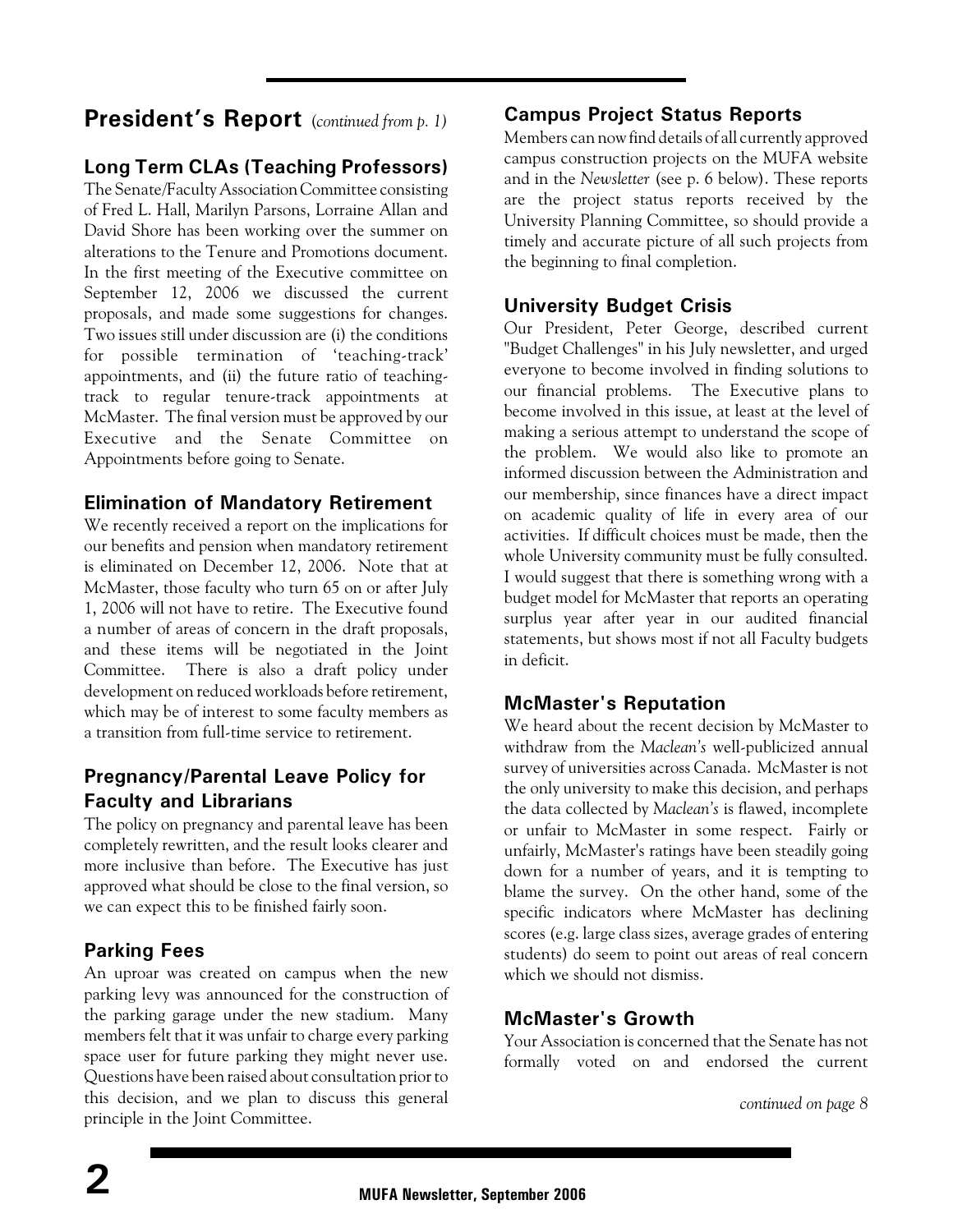# **Welcome New Members**

Todd Alway **Political Science** Maria-Ines Arratia Anthropology Corneliu Bjola Political Science Shayne Clarke Religious Studies Tracy Farmer Anthropology Yu-Jing Gao Anesthesia Bonny Ibhawoh History Gloria Isaza-Zapata Surgery Leanne Joanisse Sociology Peter Keir Kinesiology Kathy McCoy Medicine

Gavin Andrews Health, Aging & Society Luc Bernier Geography & Earth Sci Mickie Bhatia Biochemistry & Biomed Brad Doble Biochemstry & Biomed Mathew Grasselli Mathematics & Statistics Megumi Harada Mathematics & Statistics Polychronis Koutsakis Electrical & Comp Eng Xinghua Liang **Accounting & Fin Mgmt** Vladimir Mahalec Chemical Engineering Sara Mann Hum Resources & Mgmt

David Musson Anaesthesia Bridget O'Shaughnessy Economics Janet Padiak Anthropology Terry Petrenchik Rehabilitation Science James Potvin Kinesiology Kristine Rogers Nursing Mark Rowe Religious Studies Uma Verma Economics Brenda Vrkljan Rehabilitation Science Joanna Wilson Biology Christopher Wynder Biochemistry Shintaro Yamaguchi Economics Toru Yoshikawa Marketing Rachel Zhou Social Work

Jiaping Qiu Finance & Bus Economics Pramathanath Sastry Mathematics & Statistics Helene Strauss English & Cultural Stds Eli Tshibwabwa Hsc Education Service McKenzie Wang Mathematics & Statistics Linda Woodhouse Rehabilitation Science Peidong Wu Mechanical Engineering

# **Best Wishes to Retiring MUFA Members**

We wish to extend best wishes to those faculty and librarians who have retired during the 2005/06 academic year. We look forward to seeing them at the annual luncheon in their honour (this year on November 1, 2006) hosted jointly by the Presidents of the University and the Faculty Association.

Donald Carr School of the Arts Katherine Dunbabin Classics Elise Hayton Mills Library Gyan Johari Materials Science Howard Jones Classics

Naresh Agarwal Human Res/Labour Rel Lorraine Allan Psychology,Neur&Beh John Ferns English & Cultural Stds Mark Hatton Pathology & MolMed

Bernadette Lynn Accounting Cottie Ofosu Nursing Barbara Russer Chemistry Michael Stein Political Science Dave Verma Family Medicine Gary Warner French

George Wesolowsky Management Science Ed Younglai Obstetrics & Gynecology

#### **Passings**

Carm McMullen, Professor Emeritus, Physics & Astronomy, July 30, 2006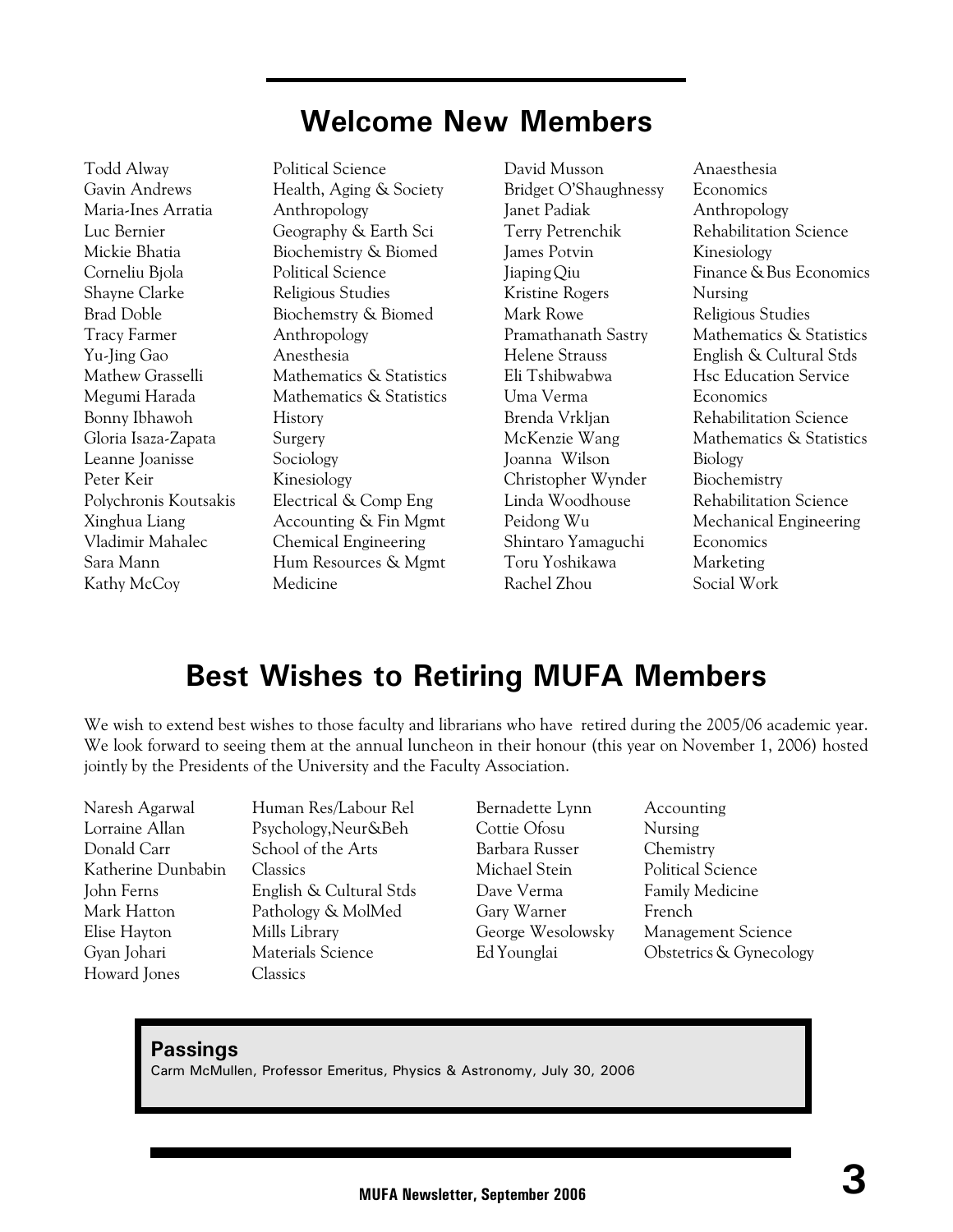# **Committee Structure 2006/2007**

#### **STANDING COMMITTEES**

\*Chair of Committee

| <b>Academic Affairs</b>                 |                               |          |           |
|-----------------------------------------|-------------------------------|----------|-----------|
| Mary Silcox*                            | English & CulStds             | 27314    | silcox    |
| <b>Clinical Faculty Observer</b>        |                               |          |           |
| Trevor Chamberlain Finance              | 23980                         | chambert |           |
| Human Rights                            |                               |          |           |
| Barbara Carpio*                         | Nursing                       | 22607    | carpio    |
| <b>Joint Committee</b>                  |                               |          |           |
| Ian Hambleton                           | Math & Stats                  | 27302    | hambleton |
| Herb Schellhorn                         | Biology                       | 27316    | schell    |
| Peter Sutherland                        | Physics & Astronomy           | 24656    | pgs       |
| <b>Librarians Negotiating Committee</b> |                               |          |           |
| Nora Gaskin                             | Mills Library                 | 22070    | gaskinno  |
| Jennifer McKinnell HSc Library          |                               | 24381    | mckinn    |
| Herb Schellhorn                         | Biology                       | 27316    | schell    |
| Library                                 |                               |          |           |
| Jennifer McKinnell* HSc Library         |                               | 24361    | mckinn    |
| Membership                              |                               |          |           |
| Juanita DeBarros*                       | History                       | 24149    | debarr    |
| <b>Nominating Committee</b>             |                               |          |           |
| Kathy Ball                              | Thode Library                 | 23881    | katball   |
| Ian Hambleton                           | Math & Stats                  | 27302    | hambleton |
| Betty Ann Levy*                         | Psychology, Neur&Beh          | 23019    | levy      |
| Peter Sutherland                        | Physics & Astronomy           | 24656    | pgs       |
| Imre Szeman                             | English & Cultural Stds 23725 |          | szeman    |
| <b>OCUFA</b> Director                   |                               |          |           |
| Peter Sutherland                        | Physics & Astronomy           | 24656    | pgs       |
| <b>Pension Committee</b>                |                               |          |           |
| Trevor Chamberlain Finance              |                               | 23980    | chambert  |
| Sherman Cheung                          | Finance                       | 23986    | scheung   |
| Ian Hambleton                           | Math & Stats                  | 27302    | hambleton |
| Anju Joshi*                             | Gerontological Stds           | 23242    | joshia    |
| Paul Otto                               | AssocUnivLib                  | 23995    | ottop     |
| Peter Sutherland                        | Physics & Astronomy           | 24656    | pgs       |
| <b>Public Relations</b>                 |                               |          |           |
| Ian Bruce*                              | Elec&CompEng                  | 26984    | brucei    |
| Remuneration                            |                               |          |           |
| Ian Hambleton                           | Math & Stats                  | 27302    | hambleton |
| Herb Schellhorn*                        | Biology                       | 27316    | schell    |
| Peter Sutherland                        | Physics & Astronomy           | 24656    | pgs       |
| Special Enquiries & Grievances          |                               |          |           |
| Trevor Chamberlain* Finance             |                               | 23980    | chambert  |
| Colin Seymour                           | <b>Medical Physics</b>        | 26289    | seymouc   |
| Tenure                                  |                               |          |           |
| David Hitchcock*                        | Philosophy                    | 23464    | hitchckd  |
| <b>Treasurer</b>                        |                               |          |           |
| Gianni Parise                           | Kinesiology                   | 27353    | pariseg   |
| <b>Returning Officer</b>                |                               |          |           |
| Ernie Mead                              | Math & Stats                  | 23419    | mead      |
|                                         |                               |          |           |

#### **UNIVERSITY COMMITTEES & BOARDS**

| <b>Bookstore Board</b>            |                                                            |       |                |  |
|-----------------------------------|------------------------------------------------------------|-------|----------------|--|
| Paul Faure                        | Psychology, Neur&Beh                                       | 26393 | paul4          |  |
| Jennifer McKinnell HSc Library    |                                                            | 24381 | mckinn         |  |
|                                   | Disability Access, McMaster Univ Cte on (MUCDA)            |       |                |  |
| <b>VACANT</b>                     |                                                            |       |                |  |
| <b>Enrolment Management Team</b>  |                                                            |       |                |  |
|                                   | Patrick Bennett Psychology, Neur&Beh                       | 23012 | bennett        |  |
| <b>Labour Practices Committee</b> |                                                            |       |                |  |
| Robert O'Brien                    | Political Science                                          | 23705 | obrienr        |  |
|                                   | Levels & Promotions Committee (Librarian Classification)   |       |                |  |
| Andrea McLellan                   | HSC Library                                                | 24169 | mclell         |  |
| Donna Millard Mills Library       |                                                            | 22070 | millard        |  |
| <b>McMaster Day Care</b>          |                                                            |       |                |  |
| Maureen MacDonald Kinesiology     |                                                            |       | 23580 macdonmi |  |
| Parking Appeal Board              |                                                            |       |                |  |
| Linda Michtics                    | Thode Library                                              | 23882 | michtic        |  |
| <b>Pension Trust</b>              |                                                            |       |                |  |
| Trevor Chamberlain Finance        |                                                            | 23980 | chambert       |  |
| Sherman Cheung Finance            |                                                            | 23986 | scheung        |  |
| Paul Otto                         | AssocUnivLib                                               | 23995 | ottop          |  |
|                                   | President's Advisory Committee on Building an              |       | Inclusive      |  |
| Community                         |                                                            |       |                |  |
| <b>VACANT</b>                     |                                                            |       |                |  |
|                                   | President's Advisory Committee on Relations with Community |       |                |  |
| Dan Goldreich                     | Psychology, Neur&Beh 28666                                 |       | goldrd         |  |
|                                   | President's Advisory Committee on Security Services        |       |                |  |
| Helen Ostovich                    | English & CulStds<br>24496<br>ostovich                     |       |                |  |
|                                   | President's Advisory Committee on Transportation & Parking |       |                |  |
| Barbara Carpio                    | Nursing                                                    | 22607 | carpio         |  |
| Linda Michtics                    | Thode Library                                              | 23882 | michtic        |  |
|                                   | Rudy Heinzl Award of Excellence Committee                  |       |                |  |
| Anne Savage                       | English & Cultural Stds                                    | 23729 | savage         |  |
| <b>Travel Advisory Group</b>      |                                                            |       |                |  |
| Heather Arthur Nursing            |                                                            | 26140 | arthurh        |  |
| John Weaver                       | History<br>24135<br>iweaver                                |       |                |  |

#### *AD HOC* **ASSOCIATION & UNIVERSITY COMMITTEES**

|                                  | CP/M Scheme, JC Sub-Committee to Review |                |          |
|----------------------------------|-----------------------------------------|----------------|----------|
| Ken Cruikshank                   | History                                 | 24850          | cruiksha |
|                                  | Peter Sutherland Physics & Astronomy    | 24656          | pgs      |
| <b>Fair Employment Coalition</b> |                                         |                |          |
| Don Wells                        | Labour Studies                          | $24122$ wellsd |          |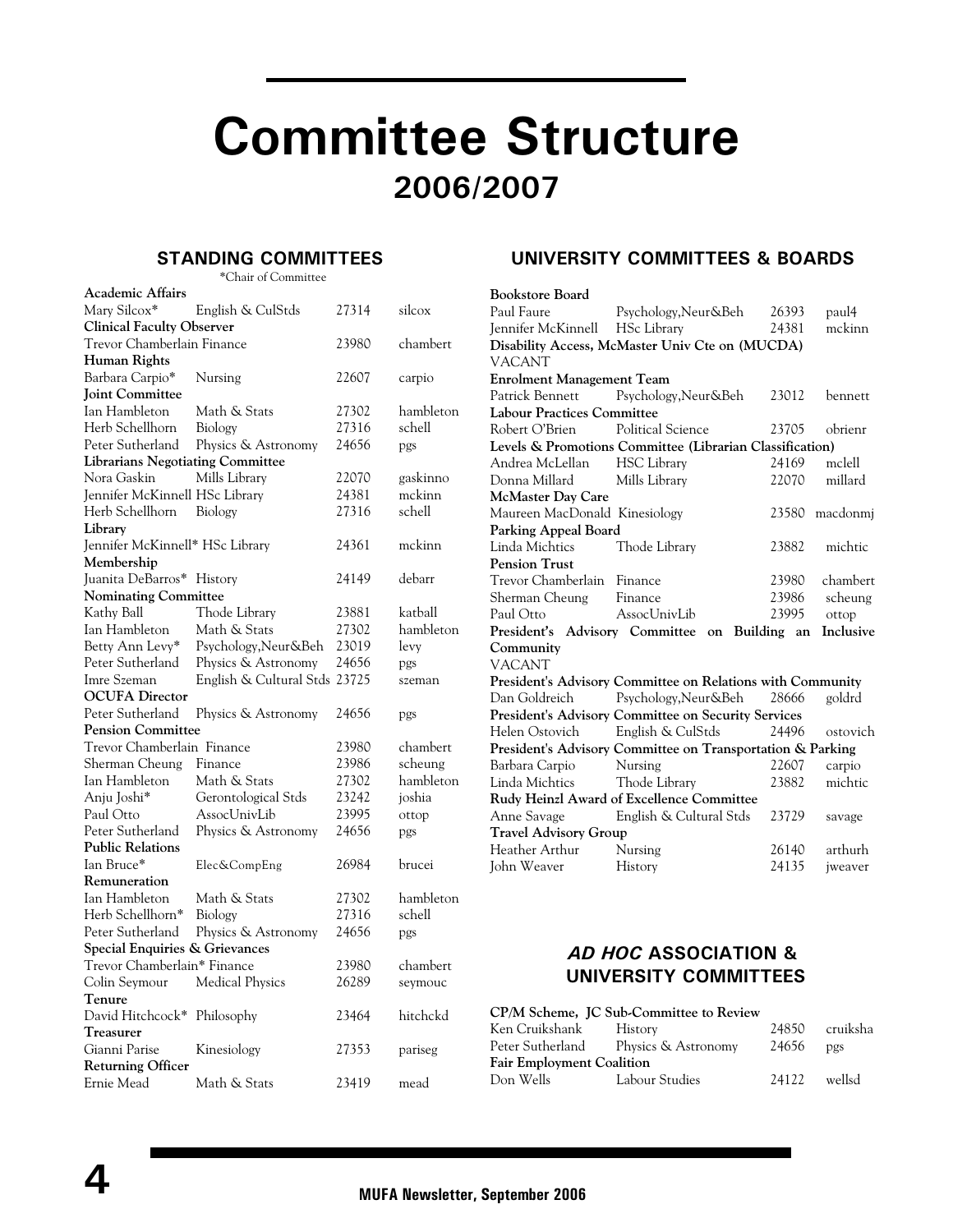|  |  |  | Prescription Drug Formulary, JC Sub-Committee to Study |
|--|--|--|--------------------------------------------------------|
|--|--|--|--------------------------------------------------------|

| Ken Cruikshank                          | History                                          | 24850 | cruiksha |
|-----------------------------------------|--------------------------------------------------|-------|----------|
| Wayne Lewchuk                           | Labour Stds/Economics                            | 27293 | lewchuk  |
| Christopher Longo                       | <b>Hlth Services Mgmt</b>                        | 23896 | clongo   |
| Olga Perkovic                           | Mills Library                                    | 26007 | perkovi  |
| Joanne Pierazzo                         | Nursing                                          | 26510 | pierazi  |
| Herb Schellhorn                         | Biology                                          | 27316 | schell   |
| Mike Veall                              | Economics                                        | 24591 | veall    |
| Phyllis DeRosa-Koetting (observer) MUFA | 24682                                            | mufa  |          |
|                                         | <b>Tenure &amp; Promotion Drafting Committee</b> |       |          |
| Lorraine Allan                          | Psychology                                       | 23023 | allan    |
| David Shore                             | Psychology                                       | 23013 | dshore   |
|                                         |                                                  |       |          |

# **OBSERVERS NEEDED**

Required: faculty and librarians who are members of the Faculty Association — yes, RETIREES also qualify — to serve as observers for appeal and grievance hearings. The role of the Observer is to report on the adequacy of the procedures, with a view to making recommendations to improve relevant policies, not to comment on the conduct or the judgement of the tribunal. Hearings usually take place over one or two days. For more information, send us an e-mail (mufa@mcmaster.ca), give us a call (24682), or drop us a line (HH 103A).

#### **House for Rent**

Large, furnished second and third floors of house. Large eat-in kitchen, dining room, living room. Three plus two bedrooms. One and one-half baths. Southeast of downtown Hamilton. \$1,050 per month plus utilities. Contact 905-540-8666 for more information.

#### **FACULTY ASSOCIATION COUNCIL**

*[There are several vacancies on Council. If your Department is not represented, why not call the Association office and volunteer your services? If your name is listed and you no longer feel able to serve on Council, please inform the MUFA Office.]*

| Anaesthesia               | Bob Lee               | 75177 | rmkwlee  |
|---------------------------|-----------------------|-------|----------|
| Anthropology              | Wayne Warry           | 23901 | warrywa  |
| School of the Arts        | VACANT                |       |          |
| Biochemistry              | VACANT                |       |          |
| Biology                   | Pat Chow-Fraser       | 27338 | chowfras |
| <b>Business Faculty</b>   | Willi Wiesner         | 23985 | wiesner  |
| Chem. Engineering         | Kim Jones             | 26333 | kjones   |
| Chemistry                 | Adam Hitchcock        | 24749 | aph      |
| <b>Civil Engineering</b>  | Ioannis Tsanis        | 24415 | tsanis   |
| Classics                  | Michele George        | 23452 | georgem  |
| $C E \& B$                | Harry Shannon         | 23162 | shannonh |
| Comp & Software           | Antoine Deza          | 23750 | deza     |
| Economics                 | Martin Dooley         | 23810 | dooley   |
| Elec & Comp Eng           | Natalia Nikolova      | 27141 | talia    |
| <b>Eng Physics</b>        | Alexander Berezin     | 24546 | berezin  |
| English & Cul Stds        | Mary Silcox           | 27314 | silcox   |
| <b>Family Medicine</b>    | Helen McDonald        | 26657 | mcdonal  |
| French                    | VACANT                |       |          |
| Geog & Geology            | Robert Wilton         | 24536 | wiltonr  |
| History                   | Ken Cruikshank        | 24153 | cruiksha |
| Kinesiology               | Digby Sale            | 23591 | saled    |
| Labour Studies            | Robert Storey         | 24693 | storeyr  |
| Library                   | Amanda Etches-Johnson | 26006 | etchesa  |
| Linguistics & Lang        | Jean Wilson           | 23455 | wilsonj  |
| Materials Science         | <b>Tony Petric</b>    | 27242 | petric   |
| Math & Statistics         | Peter Macdonald       | 23423 | pdmmac   |
| <b>Mech Engineering</b>   | Gary Bone<br>27591    |       | gary     |
| Medical Physics           | Jerry Moran           | 24279 | morang   |
| Medicine                  | VACANT                |       |          |
| Nursing                   | Marilyn Parsons       | 22404 | parsonsm |
| Obs & Gyn                 | Derek Lobb            | 22228 | lobbd    |
| Pathology &               |                       |       |          |
| Molecular Med.            | Rick Butler           | 22705 | butlerr  |
| Pediatrics                | <b>VACANT</b>         |       |          |
| Philosophy                | David Hitchcok        | 23464 | hitchckd |
| Physics & Astron.         | Jerry Moran           | 24279 | morang   |
| <b>Political Science</b>  | VACANT                |       |          |
| Psychiatry & Behavioiural |                       |       |          |
| Neuroscience              | Lennard Niles         | 22224 | niles    |
| Psychology, Neuroscience  |                       |       |          |
| & Behaviour               | Betty Ann Levy        | 23019 | levy     |
| Rehabilitation Sci        | VACANT                |       |          |
| <b>Religious Studies</b>  | Anders Runesson       | 23388 | runess   |
| Social Work               | Jane Aronson          | 23789 | aronsonj |
| Sociology                 | Neil McLaughlin       | 23611 | nmclaugh |
| Surgery                   | Frank Baillie         | 75215 | baillief |
|                           |                       |       |          |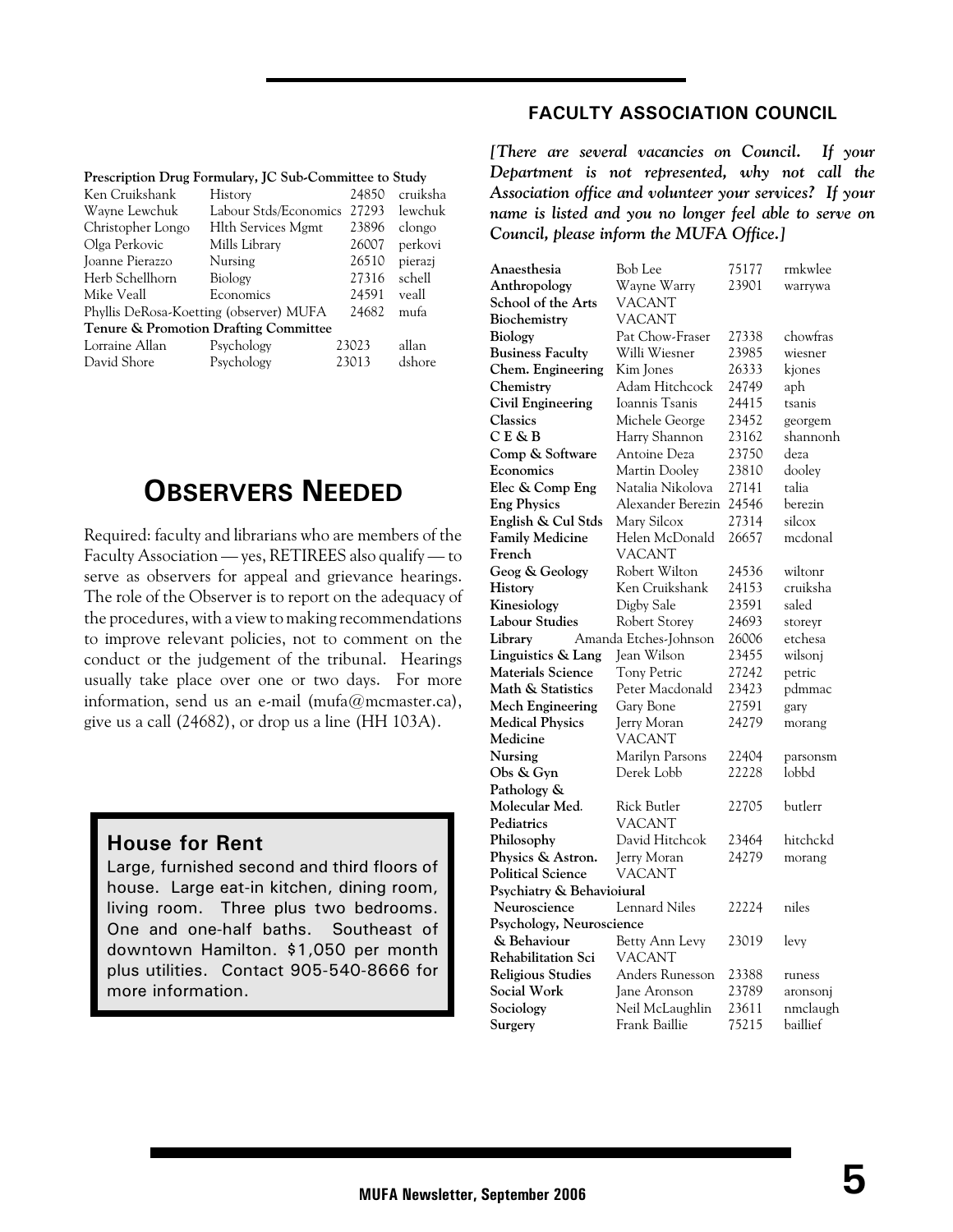# **Project Status Reports**

| (as of September 12, 2006)                                                                  |                                                      |                                             |                                                                                                                                                                                                                                                 |  |
|---------------------------------------------------------------------------------------------|------------------------------------------------------|---------------------------------------------|-------------------------------------------------------------------------------------------------------------------------------------------------------------------------------------------------------------------------------------------------|--|
| <b>Project Name</b>                                                                         | <b>Estimated</b><br><b>Completion</b><br><b>Date</b> | Approved or<br>Anticipated<br><b>Budget</b> | <b>Status</b>                                                                                                                                                                                                                                   |  |
| Project & Budget Approved                                                                   |                                                      |                                             |                                                                                                                                                                                                                                                 |  |
| Arthur Bourns Building<br><b>Ultrahigh-Resolution Election</b><br>Microscopy Project (CFI)  | <b>Fall 2006</b>                                     | \$7,500,000                                 | Project interior work 98% complete. Awaiting<br>delivery of microscope. Landscaping work to<br>commence shortly.                                                                                                                                |  |
| Burke Science Bldg - Phase 2                                                                | Spring 2006                                          | \$15,000,000                                | Phase 2 complete and occupants have moved in.                                                                                                                                                                                                   |  |
| Burke Science Bldg - Phase 3                                                                | Spring 2007                                          | \$8,500,000                                 | Phase 3 has been tendered.                                                                                                                                                                                                                      |  |
| David Braley Athletic<br><b>Recreation Centre (formerly</b><br>known as Multisport Complex) | <b>Fall 2006</b>                                     | \$30,000,000                                | Mechanical & Electrical work 95% complete.<br>Masonry work complete. Interior finishings in office<br>areas complete. Offices, Sports Medicine, Pulse<br>have moved in. Balance of building nearing<br>completion by the end of September 2006. |  |
| Energy Management Program<br>(Ameresco)                                                     | <b>Fall 2006</b>                                     | \$28,493,533                                | Phase 3 work 97% complete. Finalizing program<br>and performing minor deficiencies.                                                                                                                                                             |  |
| Les Prince Hall (formerly known<br>as New Residence)                                        | August 2006                                          | \$20,000,000                                | Substantial performance complete. Building is<br>occupied. Deficiency work and mechanical system<br>balancing on-going.                                                                                                                         |  |
| <b>McMaster Front Entrance</b><br>Improvements - Phase 2                                    | Summer 2007                                          | \$5,000,000                                 | Design work 75% complete. Landscaping to be<br>implemented with construction of new Engineering<br>building.                                                                                                                                    |  |
| Mills Library Knowledge<br>Commons - Phase 1                                                | <b>Fall 2006</b>                                     | \$1,800,000                                 | Project split into 2 phases. Phase 1 interior<br>construction 90% complete. Furniture being<br>installed. Exterior ramp is under construction.<br>Work on 3rd floor 15% complete.                                                               |  |
| MUMC Biosafety Lab 3 (FHS)                                                                  |                                                      | \$2,500,000                                 | Consultant has been retained. Design work<br>progressing at a moderate rate.                                                                                                                                                                    |  |
| MUMC Library (FHS)                                                                          | February 2007                                        | \$7,300,000                                 | Construction approximately 75% complete. Project<br>has been sectioned in phases. Phase 1 and Phase 2<br>complete.                                                                                                                              |  |
| <b>MUMC Life Safety Systems</b>                                                             | <b>Fall 2007</b>                                     | \$6,200,000<br>(Mac share)                  | Level 1 complete. Level 4 fire alarm complete.<br>Sprinkler work in progress. Building control work<br>60% complete.                                                                                                                            |  |
| Ronald V. Joyce Stadium /<br>Underground Parking Garage                                     | Sept 2007                                            | \$23,500,000                                | Design work 95% complete. Tendering complete<br>for concrete, framework and precast. Excavation<br>nearing 50% completion.                                                                                                                      |  |
| Stonechurch Clinic (FHS) -<br>Phase 1                                                       | June 2006                                            | \$1,400,000                                 | Phase 1 complete and occupants have moved in.                                                                                                                                                                                                   |  |
| Stonechurch Clinic (FHS) -<br>Phase 2                                                       | February 2007                                        | \$657,000                                   | Phase 2 has been tendered.                                                                                                                                                                                                                      |  |

 **(as of September 12, 2006)**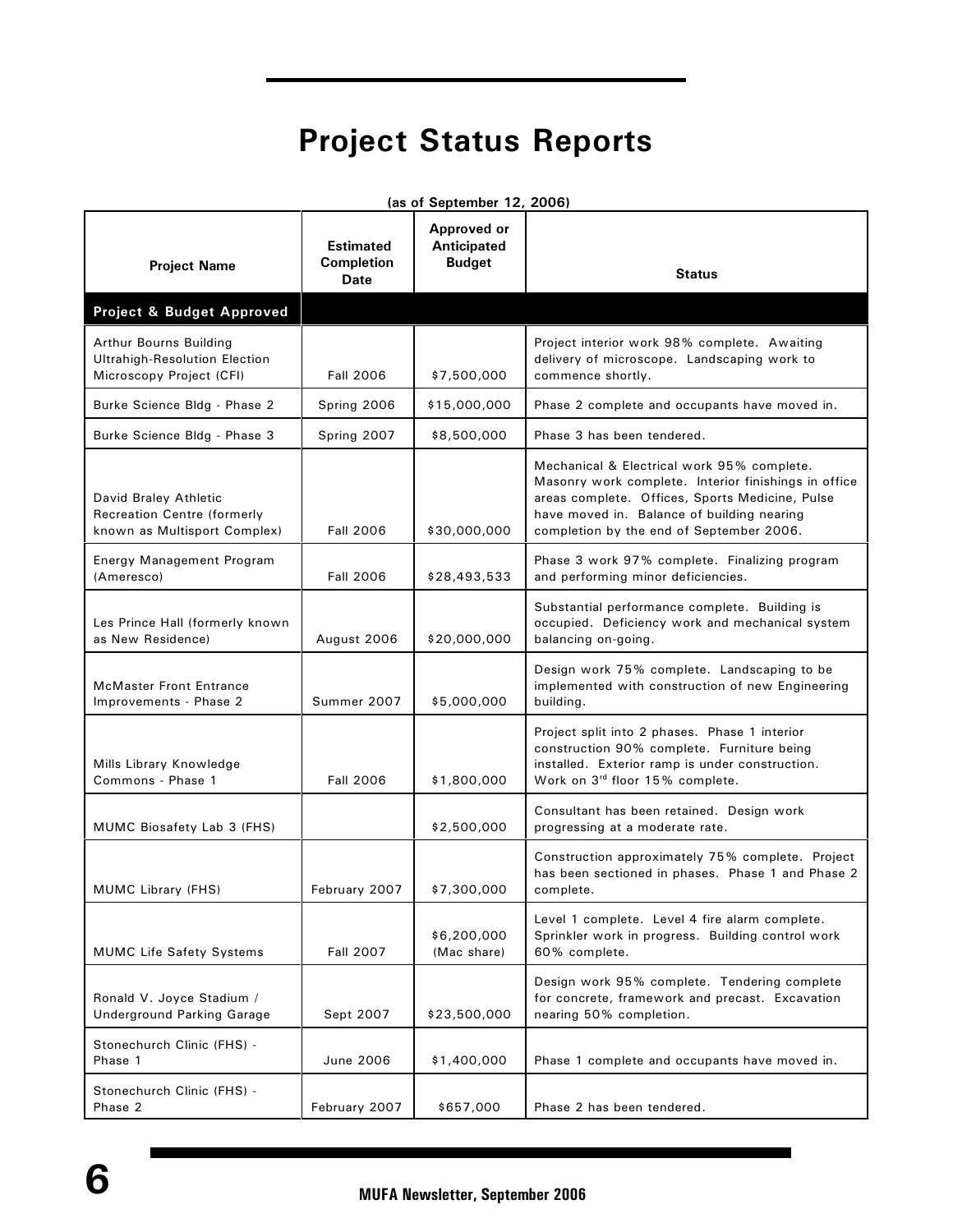| <b>Project Approved, Budget</b><br>Pending                                                                                                                         |             |                                                                                                                                                                                                                                                                                  |
|--------------------------------------------------------------------------------------------------------------------------------------------------------------------|-------------|----------------------------------------------------------------------------------------------------------------------------------------------------------------------------------------------------------------------------------------------------------------------------------|
| Building Complex for the<br>Faculties of Engineering,<br>Science, and Health Sciences<br>(formerly known as School of<br>Engineering Practice &<br>Bioengineering) | \$8,000,000 | Functional program complete. Architect and<br>Construction Manager working on costing. This<br>project is tentatively grouped with graduate studies<br>and projected growth in Faculty of Health Sciences<br>and Faculty of Science. Project value may<br>approach \$25 million. |
| <b>Project &amp; Budget Pending</b>                                                                                                                                |             |                                                                                                                                                                                                                                                                                  |
| Above Ground Parking<br><b>Structure</b>                                                                                                                           |             | On hold pending a campus-wide parking review in<br>Spring 2006                                                                                                                                                                                                                   |
| <b>Under Consideration</b>                                                                                                                                         |             |                                                                                                                                                                                                                                                                                  |
| <b>Graduate Expansion</b>                                                                                                                                          |             |                                                                                                                                                                                                                                                                                  |
| Liberal Arts Building                                                                                                                                              |             | A space audit of existing space within the Faculties<br>of Social Science and Humanities is in progress to<br>determine future space needs.                                                                                                                                      |
| <b>For Future Consideration</b>                                                                                                                                    |             |                                                                                                                                                                                                                                                                                  |
| Sports Arena                                                                                                                                                       |             | Would be looked at offsite                                                                                                                                                                                                                                                       |
| <b>Tennis Courts</b>                                                                                                                                               |             |                                                                                                                                                                                                                                                                                  |
| <b>Welcome Centre</b>                                                                                                                                              |             |                                                                                                                                                                                                                                                                                  |

# **Are you Considering Early Retirement?**

In the past, some faculty members have signed individual agreements with the University concerning the conditions of their retirement. These agreements have covered special (non-standard) access to office space, laboratory facilities and other matters. At present, there is no established procedure, other than the civil courts, for resolving subsequent disputes concerning the interpretation of such agreements. The Faculty General Grievance Procedure applies only to those who "hold the academic rank of professor, associate professor, assistant professor or lecturer". Professors emeriti are not covered even in the case of disputes concerning an agreement signed prior to retirement. Hence, it is especially important that clear, specific wording be used in such agreements. It is strongly recommended that our colleagues seek the advice of their own lawyers before signing any such agreements.

# **Are You Being Considered for Tenure and/or Promotion?**

If you are a faculty member who is being considered for tenure and promotion to associate professor or for promotion to professor, you may find it helpful to have a faculty colleague act as an advisor during this process. This colleague can assist in the preparation of your research résumé, teaching dossier and other material. An advisor can also accompany you to interviews at various stages of the process should this prove necessary.

This practice has been informally sanctioned in the past. The Tenure and Promotion Policy explicitly states that a faculty member may be accompanied by a faculty colleague acting as an advisor when appearing before a departmental, Faculty or Senate committee.